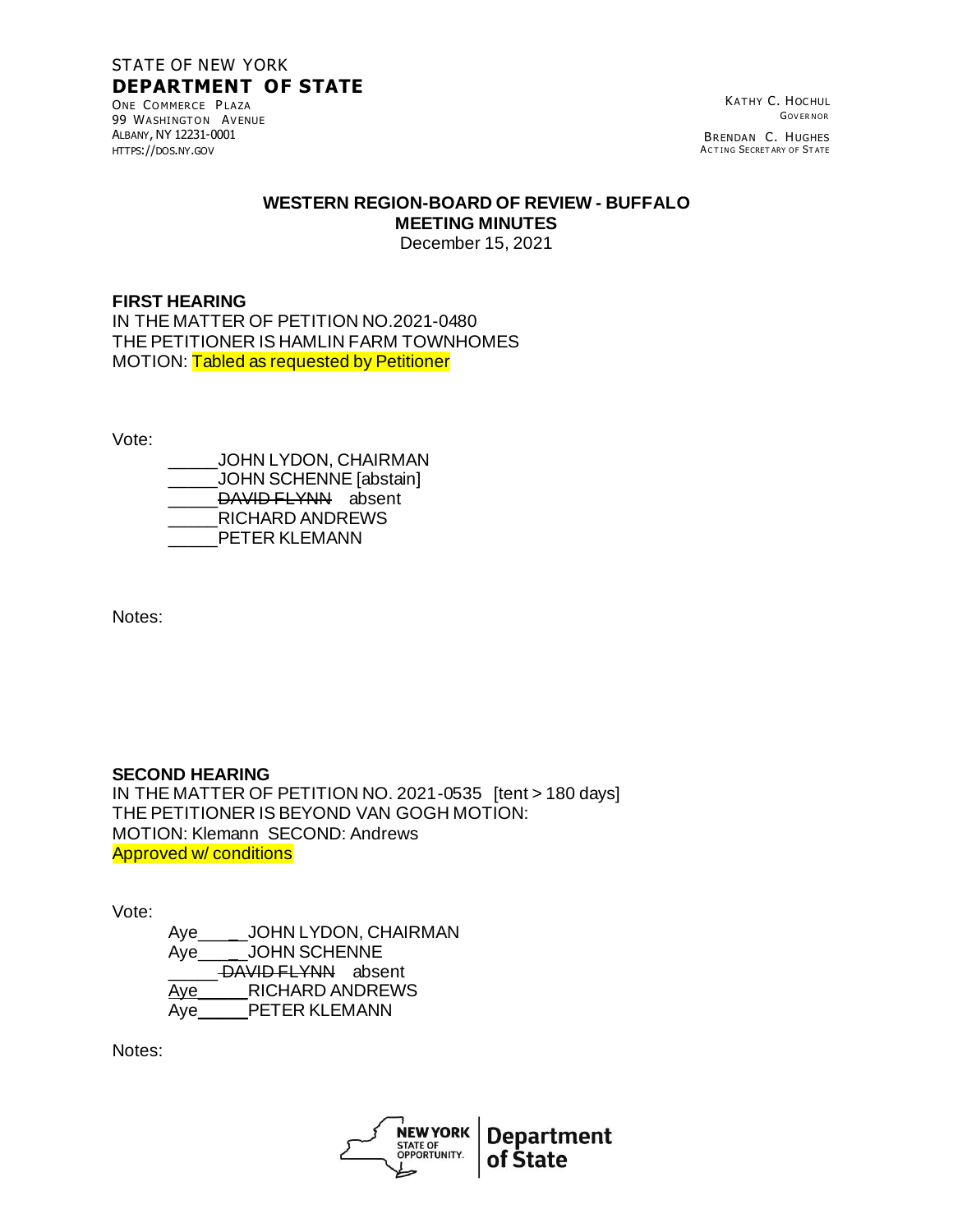# **WESTERN REGION-BOARD OF REVIEW - BUFFALO MEETING MINUTES**

December 15, 2021

### **THIRD HEARING**

IN THE MATTER OF PETITION NO. 2021-0556 THE PETITIONER IS LOCAL STORAGE GROUP MOTION: Schenne SECOND: Andrews Approved w/ conditions

Vote:

Aye\_\_\_\_\_JOHN LYDON, CHAIRMAN Aye\_\_\_\_\_JOHN SCHENNE DAVID FLYNN absent Aye\_\_\_\_\_RICHARD ANDREWS Aye PETER KLEMANN

Notes:

### **FOURTH HEARING**

IN THE MATTER OF PETITION NO 2021-0561 THE PETITIONER IS 1412 Sweethome Road, Suites 1-5 MOTION: Schenne SECOND: Klemann Approved w/ conditions

Vote:

Aye\_\_\_\_\_JOHN LYDON, CHAIRMAN Aye\_\_\_\_\_ JOHN SCHENNE DAVID FLYNN absent Abstain\_\_ RICHARD ANDREWS Aye\_\_\_\_\_PETER KLEMANN

Notes: